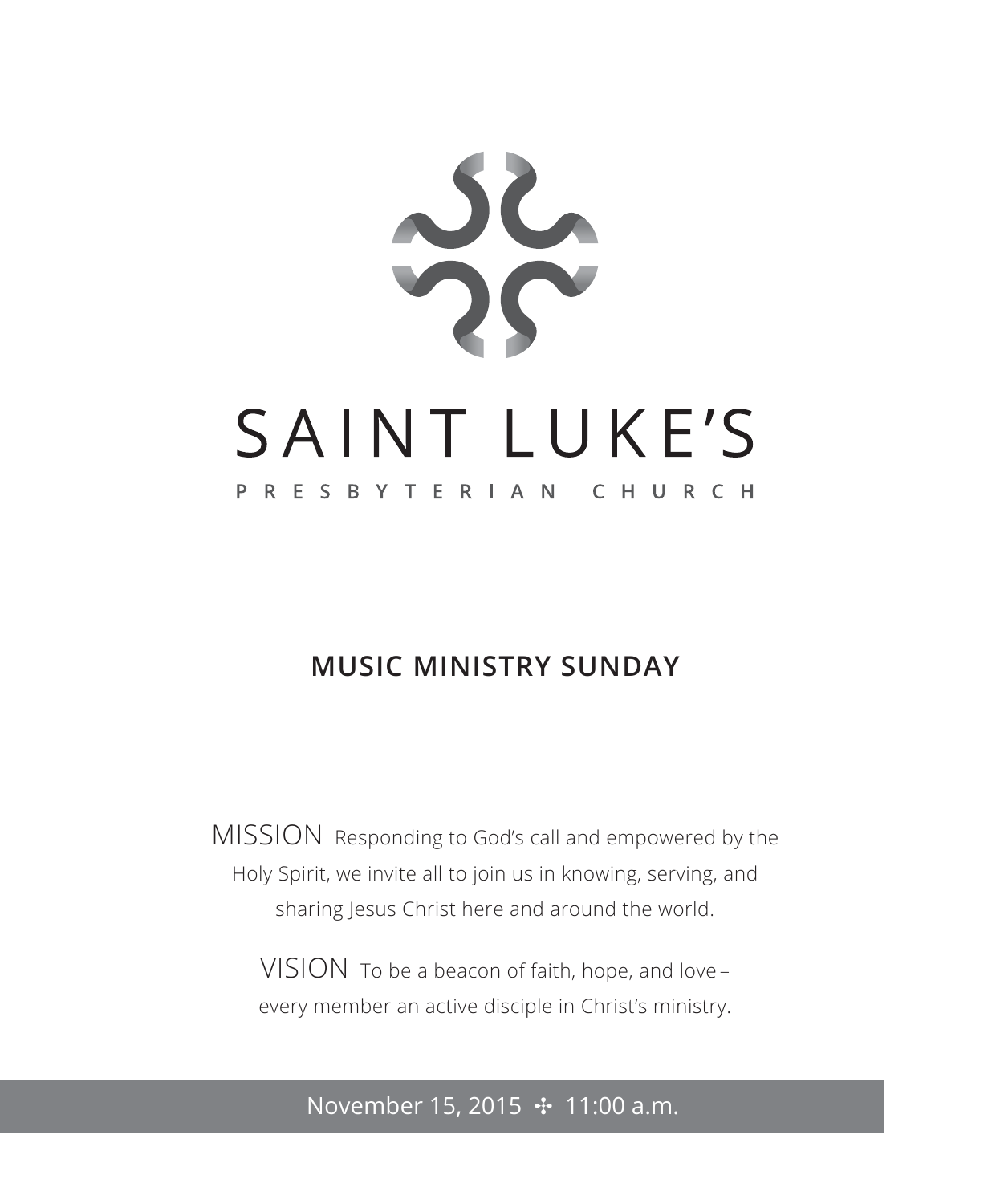

1978 Mount Vernon Road • Dunwoody, Georgia 30338 770.393.1424 • www.slpres.org

## **November 15, 2015**

25th Sunday after Pentecost

**Liturgical Color:** *Green Green is used to represent spiritual growth.* 

*The flowers are given to the glory of God by Mark & Kimey Reed to celebrate God's blessings of our 5 Grandsons: Porter (8), Reed (6), Luke Howard (4), Jasper (21 mos.), and Soren Barrett Reed (4 wks old, born 10/16 to John Barrett and Roya). Praise God for his generous gifts.* 

### **SUNDAY SCHEDULE**

**8:30 a.m.** Chapel Communion Service **9:30 a.m.** Sunday School **11:00 a.m.** Sanctuary Worship Service *Nursery available at all services & Sunday School*

### **SERVING TODAY**

| Acolytes Supervisor, Cailin Thelen              |                                      |
|-------------------------------------------------|--------------------------------------|
|                                                 |                                      |
|                                                 |                                      |
|                                                 | Candle Lighter Eliza Thatcher        |
|                                                 |                                      |
| <b>Chancel Guild</b> Art & Vicky Simon          |                                      |
| <b>Continental Breakfast Carol Allen</b>        |                                      |
| Faithful Friends Jessica Zannini; Vivien Peaden |                                      |
| Greeters Sharon Polensek; Vail Family           |                                      |
|                                                 |                                      |
| <b>Ushers</b> Paula Humer; Krissy Williams;     | Molly Naugher; Dustin & Carol Waller |

### **WELCOME, GUESTS!**

We are delighted you are worshiping with us!

**DURING** the Welcome, please print the requested information on the Friendship Pad and pass the Friendship Pad down the pew.

**AFTER** the worship service, please join Deacon Sharon Polensek, Elder Saralyn Hill, and our Pastors in the Narthex (Sanctuary lobby). They will answer questions and provide you with a Guest Packet and a loaf of freshly-baked bread.

**FOR MORE** information about our programs, ministries or membership, please contact one of our Pastors at 770.393.1424.

# **THAT ALL MAY WORSHIP**

**ASSISTIVE** hearing devices, large print hymnals, large print bulletins and pew cushions are available. Please contact an usher for further assistance.



**CHILDREN** are a precious part of our church family, and we encourage all families to include them in worship. Worship notebooks are available on the back ledges of the sanctuary for preschool and elementary ages, and we invite all children to walk up for an age-appropriate message during "Tell Us Our Story" each week. After that time children are welcome to remain in worship, to play and hear a Bible story in child care (PreK and younger), or to learn more about our worship traditions in Faithful Friends (for K, 1st and 2nd grades).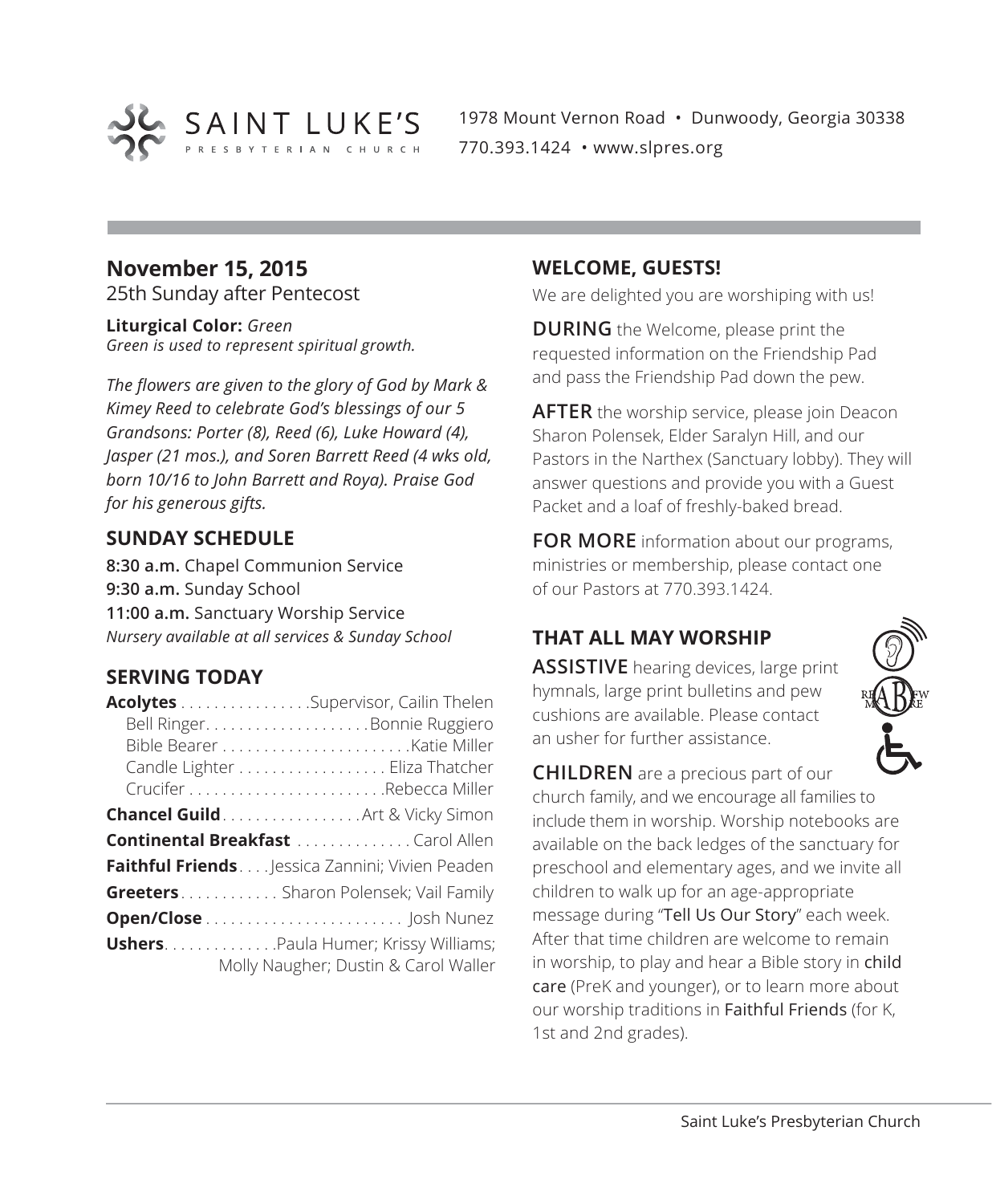## **In Preparation for Worship**

 "I sing because I'm happy. I sing because I'm free. If God can see the sparrow, I know He's watching me." *Traditional Gospel Hymn*



Leader: May the peace of Christ be with you. **People: And also with you.**

### \* Hymn #667

**When Morning Gilds the Skies** *LAUDES DOMINI,* arr. Hal Hopson

# **Call to Confession**  \*

Leader: The Lord be with you. **People: And also with you.** Leader: Let us pray.

### **Prayer of Confession**  \*

 **Loving God, without Your grace we are like sheep without a shepherd. Sometimes we are harassed by sin and feel helpless against its power. Sometimes, in our sins, we use our own power to harass the helpless. We are wolves in sheep's clothing, innocent as serpents and wise as doves. Forgive us, O Lord, and bring us home. Restore us to Your flock and fold we pray; through Jesus Christ, our Good Shepherd...** *(time of silent confession)*

Leader: Lord, in Your mercy,

**All: Hear our prayer, Amen.**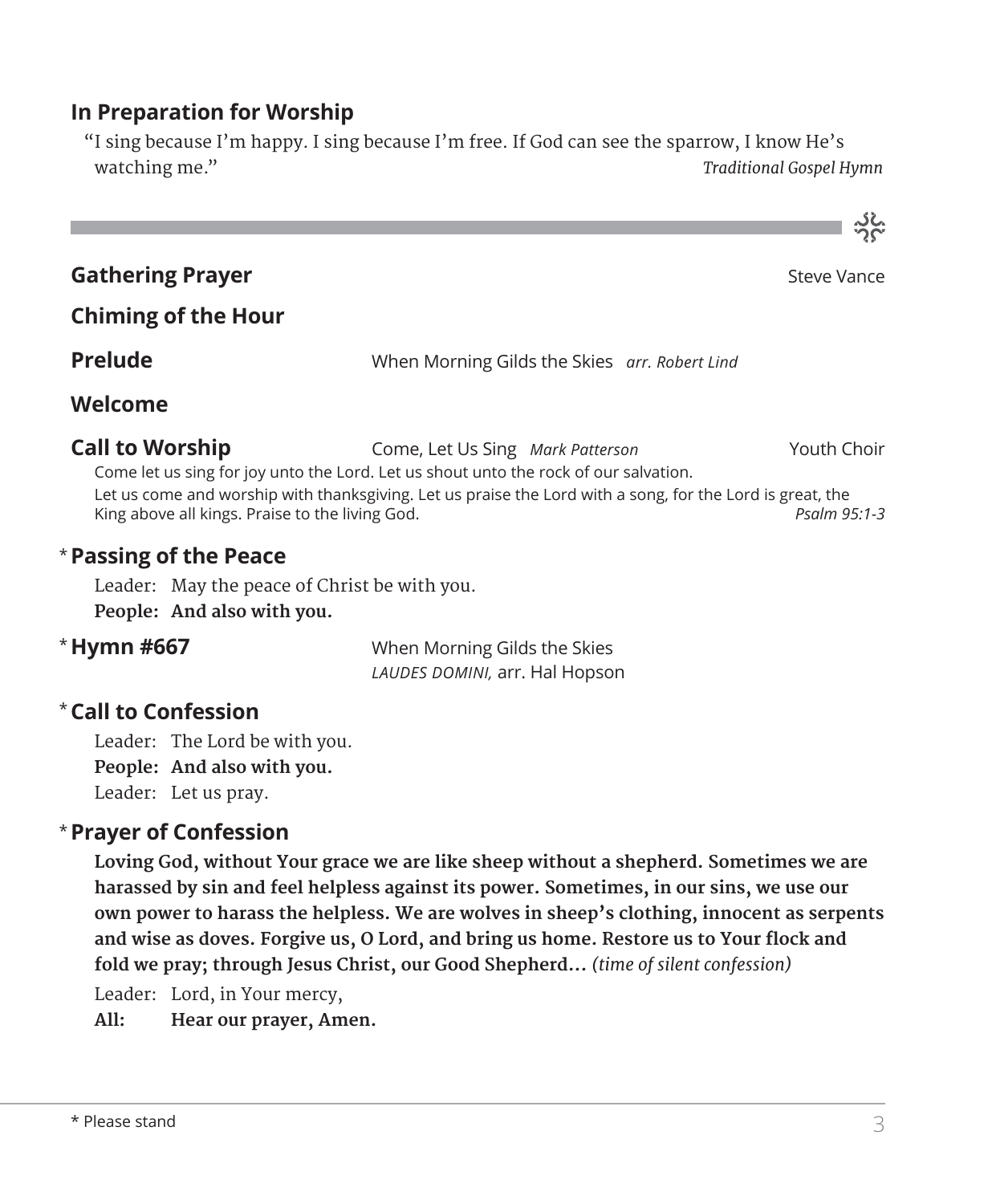### **Assurance of Forgiveness** \*

### \* Song of Praise

**Song of Praise** Glory Be to the Father *GLORIA PATRI*

 **Glory be to the Father, and to the Son, and to the Holy Ghost; as it was in the beginning, is now, and ever shall be, world without end. Amen, amen.**

### **Tell Us Our Story** Phil Brown

*Parents may take their young children (through PreK) to our nursery, Rm. 121 in Sheppard Hall. Parents of children in K, 1st or 2nd grade may "follow the cross" to Faithful Friends in The Harbor, Rm. 213.*

### **Morning Prayer & The Lord's Prayer**

 **Our Father Who art in heaven, hallowed be Thy name. Thy kingdom come, Thy will be done, on earth as it is in heaven. Give us this day our daily bread; and forgive us our debts, as we forgive our debtors; and lead us not into temptation, but deliver us from evil. For Thine is the kingdom and the power and the glory, forever. Amen.**

| <b>Anthem</b>                                                                                                                                                                                                                                                                                                                                                                                                                                                                                                                                                                                                                                                                                                                                                                                                                                                                                                                                                              |                         | I'm a Disciple Too! Jayne Southwick Cool | Westminster Choir<br>Jill Hudson, piano |
|----------------------------------------------------------------------------------------------------------------------------------------------------------------------------------------------------------------------------------------------------------------------------------------------------------------------------------------------------------------------------------------------------------------------------------------------------------------------------------------------------------------------------------------------------------------------------------------------------------------------------------------------------------------------------------------------------------------------------------------------------------------------------------------------------------------------------------------------------------------------------------------------------------------------------------------------------------------------------|-------------------------|------------------------------------------|-----------------------------------------|
| When Jesus lived on earth, he had twelve friends he called disciples.<br>They walked together, talked together, played together, prayed together every single day.<br>And lesus had a job for those twelve friends he called disciples, and everybody here, you see,<br>including you, including me, has the same job too:<br>Preach his word, teach his love, lead the world to heaven above.<br>lesus said, "All who follow me will my disciples be."<br>Now Jesus wants us all to be just like his twelve disciples, to walk together, talk together,<br>play together, pray together every single day, to do the jobs he tells us to just like his twelve disciples.<br>So listen very carefully, and think about it prayerfully; this is what he says:<br>"Preach my word, teach my love, lead the world to heaven above."<br>And just like Andrew, Peter, James and John, Matthew Phillip, Jude and Judas, Simon,<br>Thomas, James, Bartholomew, I'm a disciple too! |                         |                                          |                                         |
| <b>First Reading</b>                                                                                                                                                                                                                                                                                                                                                                                                                                                                                                                                                                                                                                                                                                                                                                                                                                                                                                                                                       | Exodus 15:1-13; page 59 |                                          | Shawn Hamlin                            |
| Leader: The Word of the Lord                                                                                                                                                                                                                                                                                                                                                                                                                                                                                                                                                                                                                                                                                                                                                                                                                                                                                                                                               |                         |                                          |                                         |

Leader: The Word of the Lord. **People: Thanks be to God.** 

### **Second Reading** Psalm 100; page 522

Leader: The Word of the Lord. **People: Thanks be to God.**

**Sermon** Emily Wilmesherr **Emily Wilmesherr Emily Wilmesherr**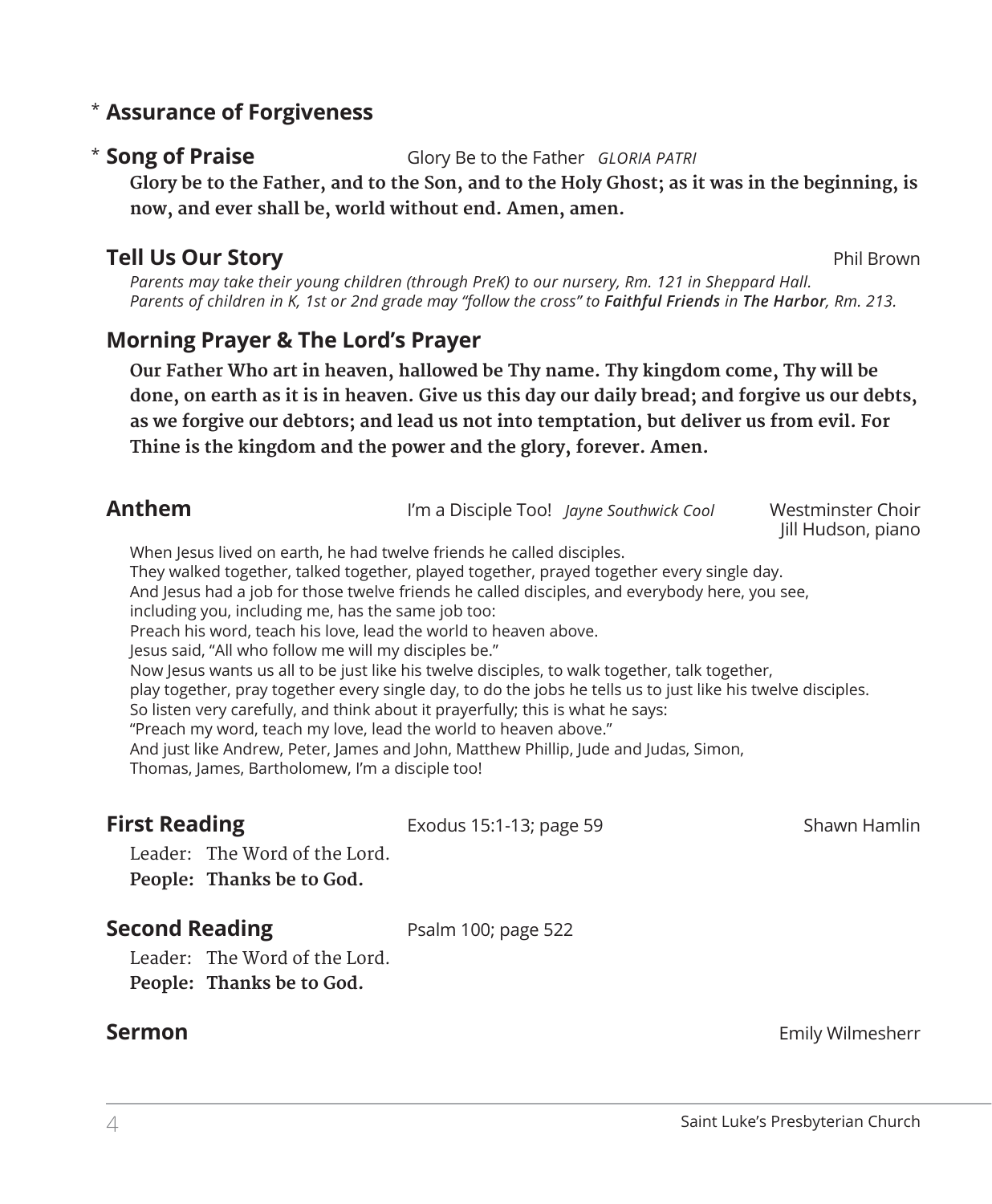### **Anthem** Lord, We Bring Our Gift of Music Chancel Choir, Youth Choir *Glenn Rudolph* & Congregation

 When the morning stars together, their creator's glory sang, and the angel host all shouted, till with joy the heavens rang, then Your wisdom and Your greatness their exultant music told, all the beauty and the splendor which Your mighty works unfold.

Lord, we bring our gift of music; touch our lips and fire our hearts, teach our minds and train our senses, fit us for this sacred art. Then with skill and consecration we would serve You, Lord, and give all our powers to glorify You, and in serving fully live.

When in synagogue and temple voices raised the psalmists' songs, offering the adoration which alone to You belongs, when the singers and the cymbals with the trumpet made accord, glory filled the house of worship, and all knew Your presence, Lord.

 Voice and instrument, in union through the ages, spoke Your praise. Plainsong, tuneful hymns, and anthems told Your faithful, gracious ways. Choir and orchestra and organ each a sacred offering brought, while, inspired by Your own Spirit, poet and composer wrought. *Alfred Bayly*

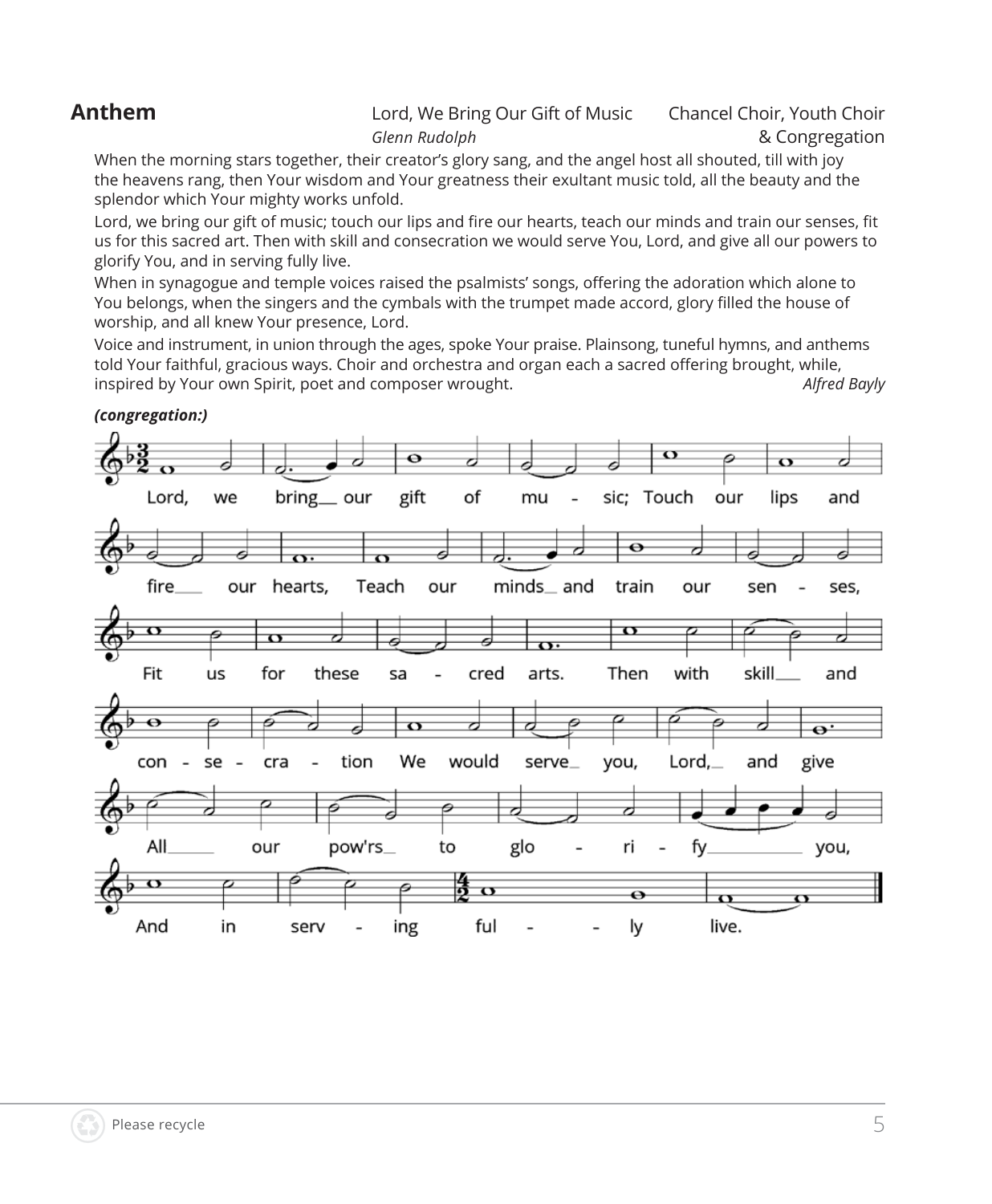## **\* Affirmation of Faith** Apostles' Creed

 **I believe in God, the Father Almighty, Maker of heaven and earth, and in Jesus Christ, His only Son our Lord; Who was conceived by the Holy Ghost, born of the Virgin Mary, suffered under Pontius Pilate; was crucified, dead, and buried; He descended into hell; the third day He rose again from the dead; He ascended into heaven, and sitteth on the right hand of God the Father Almighty; from thence He shall come to judge the quick and the dead. I believe in the Holy Ghost; the holy catholic church; the communion of saints; the forgiveness of sins; the resurrection of the body; and the life everlasting. Amen.**

### **Offering**

*Giving is a tangible sign of worship. If you give electronically, there is a blue, laminated, 'electronic giving' card in the pew rack to place into the offering plate as it is passed.* 

# **Offertory Amazing Grace** *arr. John Rutter* Chancel & Youth Choirs

Amazing grace! How sweet the sound That saved a wretch like me! I once was lost, but now am found; Was blind, but now I see. 'Twas grace that taught my heart to fear, And grace my fears relieved; How precious did that grace appear The hour I first believed. Through many dangers, toils and snares, I have already come; 'Tis grace hath brought me safe thus far, And grace will lead me home. The Lord has promised good to me, His Word my hope secures; He will my Shield and Portion be, As long as life endures. Yea, when this flesh and heart shall fail, And mortal life shall cease, I shall possess, within the veil, A life of joy and peace. When we've been there ten thousand years, Bright shining as the sun, We've no less days to sing God's praise Than when we'd first begun. *John Newton* 

#### **Song of Thanksgiving** We Give Thee but Thine Own *SCHUMANN* \* Song of Thanksgiving

 **We give Thee but Thine own, what e'er the gift may be; all that we have is Thine alone, a trust, O Lord, from Thee.**

### **Prayer of Dedication** \*

| $*$ Hymn #641                                                             | When In Our Music God Is Glorified ENGELBERG          |  |
|---------------------------------------------------------------------------|-------------------------------------------------------|--|
| <b>* Benediction &amp; Response</b><br>Know that God is good. Hallelujah! | Know That God Is Good MUNGU NI MWEMA                  |  |
| * Postlude                                                                | When in Our Music God Is Glorified are David Cherwien |  |

### *A brief meeting of the congregation is called for TODAY immediately following the 11:00 worship service. The purpose is to elect four members of the congregation to the Officers Nominating*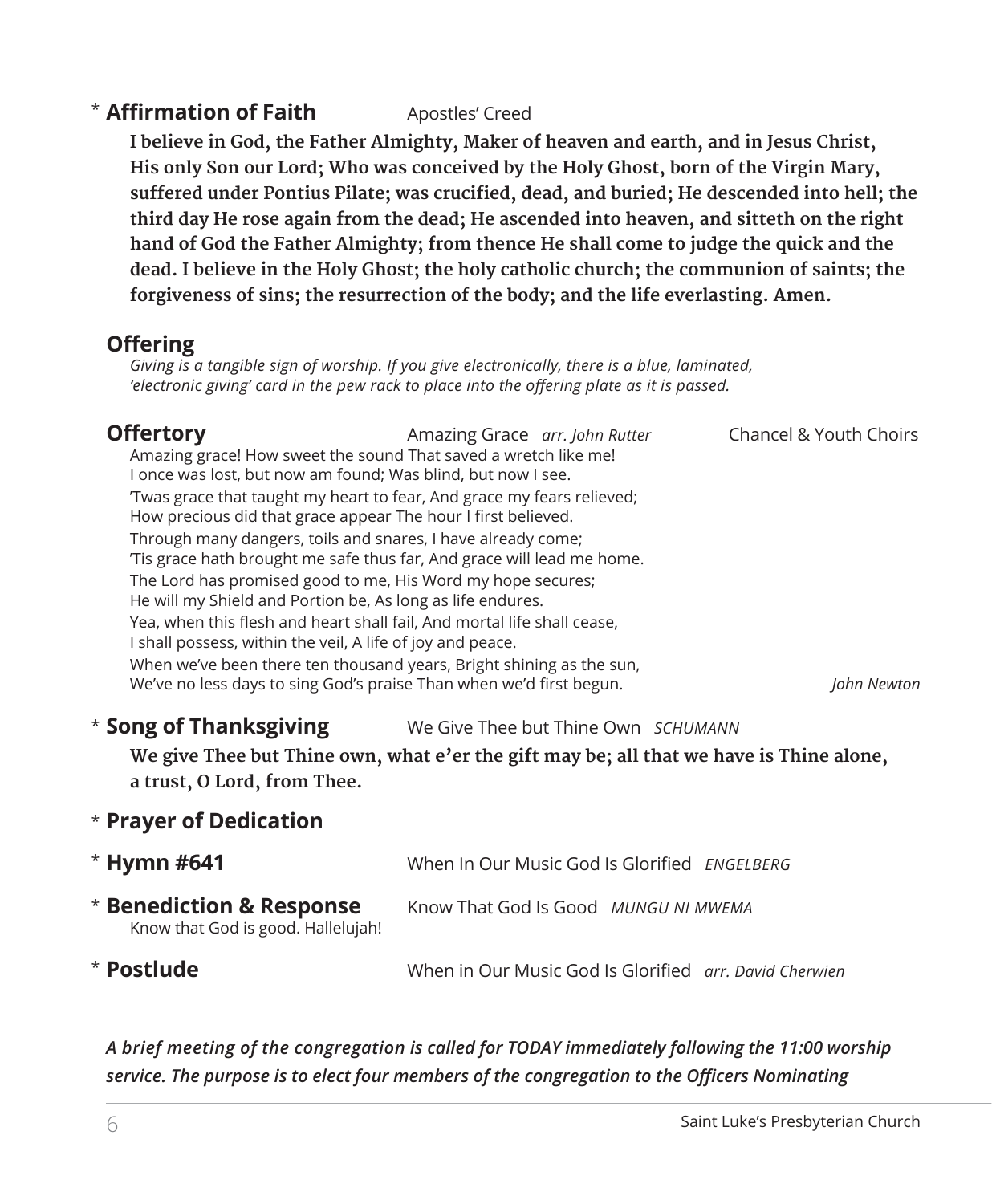# Sunday Spotlights:

# **2016 COMMITMENT UPDATE**

Thanks to all who have made your financial commitments to Saint Luke's in support of our 2016 program budget! To date we have received 153 pledges totaling \$1,001,311. Our hope is that all of us are able to increase our gift this coming year by 10%. We are so thankful for the many who have done so.

As Steve Vance said in last Sunday's sermon, "What goes on within the walls of this church, and the ministry that moves from the inside to the outside, happens nowhere else in the unique way it happens here. Within the walls of this church we live and teach the love of God we know in Jesus Christ – a love which at its core is trust."

Saint Luke's is unique, and we trust that each and every member of Saint Luke's will be foundational in preparing the way for our new pastor this coming year… and in maintaining the level and quality of ministry, programming and staff that benefits us all. Your gift is important.

If you have not, as yet, shared with the Commitment Committee your level of financial support for 2016, please do so today! Email us at commitment@slpres.org

LIFT UP YOUR HEADS Advent means "coming", and the Bible urges us to "look up." This year you are invited to follow along with uplifting daily devotions from the book, *Lift Up Your Heads – Devotions for Advent,* by Martin Marty. Copies of the book are available for \$1 in the lobby, or as a downloadable book for Nook or Kindle (http://tinyurl.com/LiftUpAdvent). And, to help your child(ren) understand and participate in Advent, families with children are invited to pick up one "Lift Up Your Heads" pop-up calendar.

**GIVE THANKS NEXT SUNDAY** at our congregational Thanksgiving Luncheon immediately following the 11:00 service. All are invited to gather in the Great Hall for lunch and give thanks for our many blessings — especially for our church family! \$5/person, \$15/family max.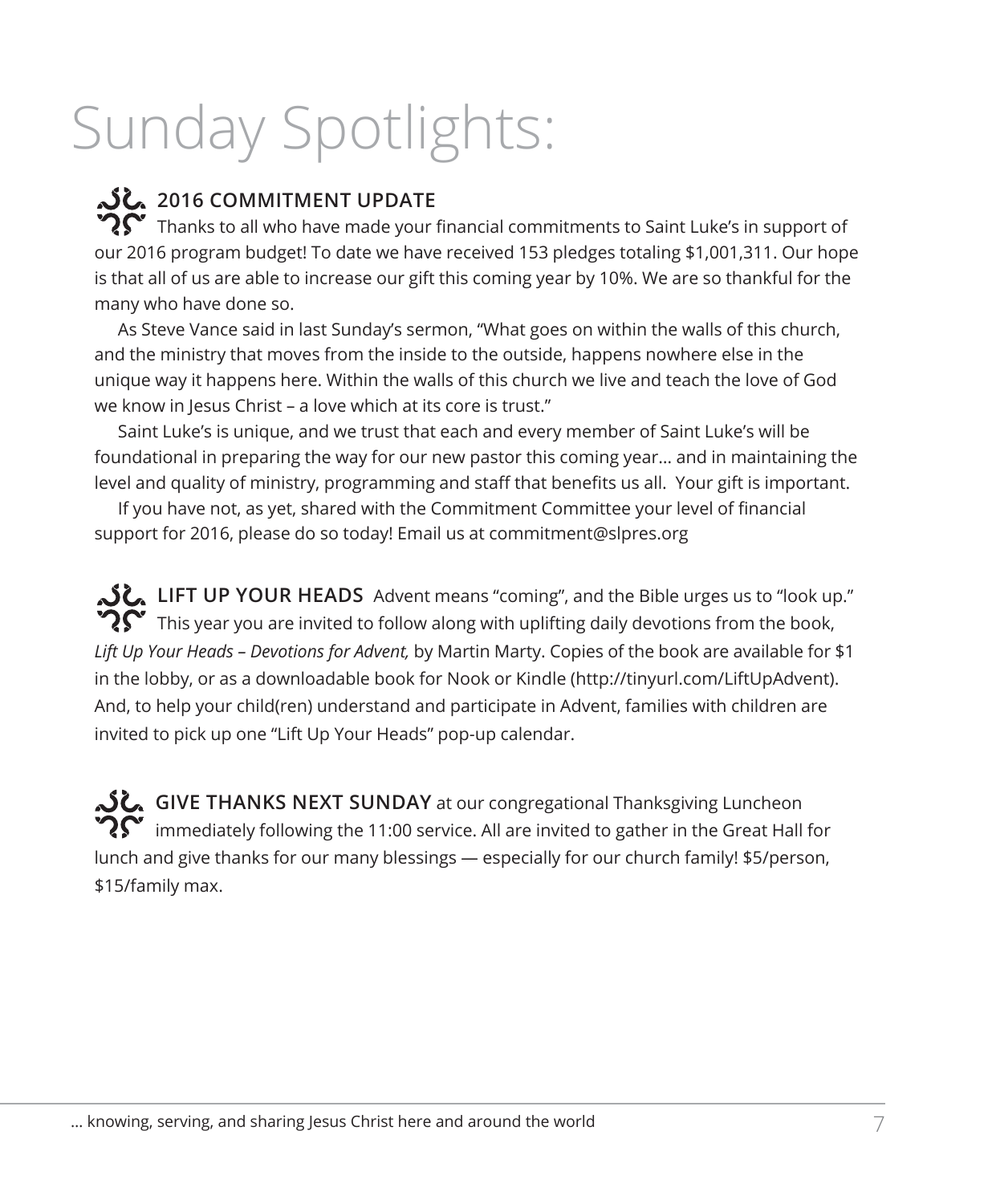# **SPLASH!** CHILDREN'S

**Catherine Anne Thomas** cathomas@slpres.org / 770.393.1424 ext. 228

**ADVENT CALENDAR PICKUP** has begun! All families with children are invited to pick up one "Lift Up Your Heads" pop-up calendar in the main lobby. There are labels with the last names of each family located beside the calendars – please remove your family label and attach to the calendar so that we will know which families still need one.

**HAPPY BIRTHDAY JESUS IS DEC. 6** during the Sunday School hour. All children through 5th Grade and their families are invited to the Great Hall for fun crafts and, of course, birthday cake! (Saint Luke's Youth are invited to help our little ones with the crafts.)

**PICTURE THIS** All children through fifth grade are invited to submit a colorful drawing of the nativity story so that we can share this miracle with our members and friends throughout the holiday season! All pictures will be exhibited in our Advent Art Gallery, and some will even be selected to appear in a worship bulletin. Please use white paper, 8½" x 11" and sign your name and age on the back. Crayons, markers, colored pencils, paint, or pastels are all just fine. Finished pictures should be submitted in the marked container in the main lobby.

**CHRISTMAS EVE FAMILY WORSHIP NEEDS LEADERS!** If you've ever been to our 5:00 Christmas Eve service, you know how simple and special it is. Every child in attendance will be invited to take a part in the story when they arrive, but we also need some children (six and older) and adults to take slightly larger roles. Please look for our "stable of opportunities" in the main lobby and let us know how you and/or your child would like to participate.

**FAITHFUL VOLUNTEERS NEEDED!** Our weekly program during the 11:00 worship service, *Faithful Friends*, needs adult volunteers to facilitate a pre-planned lesson with K-2nd Grade kids each week. Please use http://tinyurl.com/SLfaithfulfriends to sign up for a Sunday or two.

# **ADULT MINISTRY Shannon Dill**

shannondill@slpres.org / 770.393.1424 ext. 229

**ADULT SUNDAY SCHOOL** classes meet between the worship services, 9:30-10:30 a.m. Descriptions of current groups are available on our website (slpres.org) or http://bit.ly/ AdultSundaySchool. Please join us!

**FRIDAY MORNING MEN'S BIBLE STUDY**  Fellowship and Bible study every Fri. from 6:40-8:00 a.m. in the Parlor with Dan Joyce.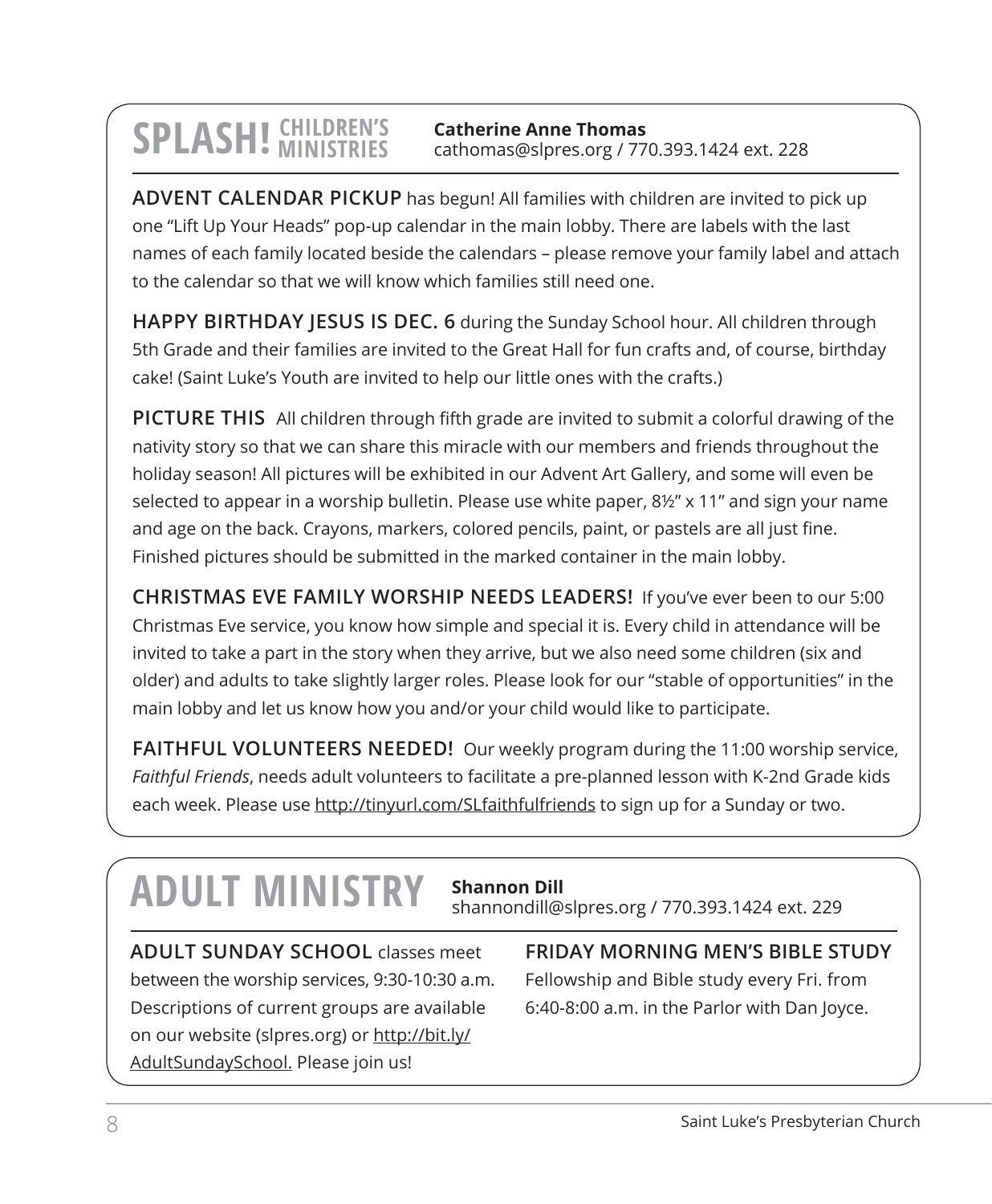# **YOUTH CONNECTION Phil Brown**

philbrown@slpres.org / 770.393.1424 ext. 238

|                            |                         | Stay current with Saint Luke's Youth Ministry by signing up for text message updates. Dial 81010 and text: |
|----------------------------|-------------------------|------------------------------------------------------------------------------------------------------------|
| for Middle School updates: | youth, text @6th-8thSL  | parents, text @MSparentSL                                                                                  |
| for High School updates:   | youth, text @9th-12thSL | parents, text @HSparentSL                                                                                  |
| for Youth Choir updates:   | text @choirSL           |                                                                                                            |
|                            |                         |                                                                                                            |

## **Sundays:** 9:30-10:30 a.m. Youth Sunday School meets upstairs in Sheppard Hall **No Youth Choir rehearsal today** 3:30-5:00 p.m. Middle Schoolers meet in the Great Hall – bring a friend! 5:00-6:30 p.m. High School students meet at the Eisenmesser's home

# **MUSIC MINISTRY**

**Clair Maxwell** clairmaxwell@slpres.org 770.393.1424 ext. 227

#### **Weekly Choir Rehearsals:**

| Sundays    | $12:15-1:00 p.m.$ | Youth Choir             |  |
|------------|-------------------|-------------------------|--|
| Wednesdays | $5:15-5:45$ p.m.  | Cherub Choir            |  |
|            | $5:00-5:45$ p.m.  | Westminster Choir       |  |
|            | $6:30-7:20$ p.m.  | <b>Festival Ringers</b> |  |
|            | 7:30-9:00 p.m.    | Chancel Choir           |  |

**SING FOR CHRISTMAS!** If you would like to participate in the Toys for Tots concert or the Lessons and Carols service, join us now for choir rehearsals. Space is available in all our choirs, and everyone is welcome. Be a part of this musical time of the year!

**LESSONS AND CAROLS: DEC. 13** Readers are needed for this special worship service. Please contact Clair Maxwell (info above) if you would like to participate.

### **ONE OF THE KEYS TO LIFE** and good

relationships is effective communication, and effective communication depends on good listening. If you could use a good listener in your life, please call on Shannon Dill (770.393.1424, ext. 229) or Laura Strange (LStrange@rti.org) for a referral to a Stephen Minister: a confidential, caring, and well-trained listener!

**UPDATE: 19,709 POUNDS** of electronics were collected by the Saint Luke's Green Team at the Oct. 4th event. That's **nine tons** of junk!

**PERIMETER NORTH VILLAGES** is a nonprofit organization providing services for seniors so they can stay in their own homes safely and comfortably. We provide social events, local transportation, meal delivery, in-home support, and home maintenance. There is a small membership fee, then any service provided by a volunteer is free, and most vendors offer a discount to our members. For more information: 470.231.0015 / pnvillages@gmail.com / www. perimeternorthvillages.com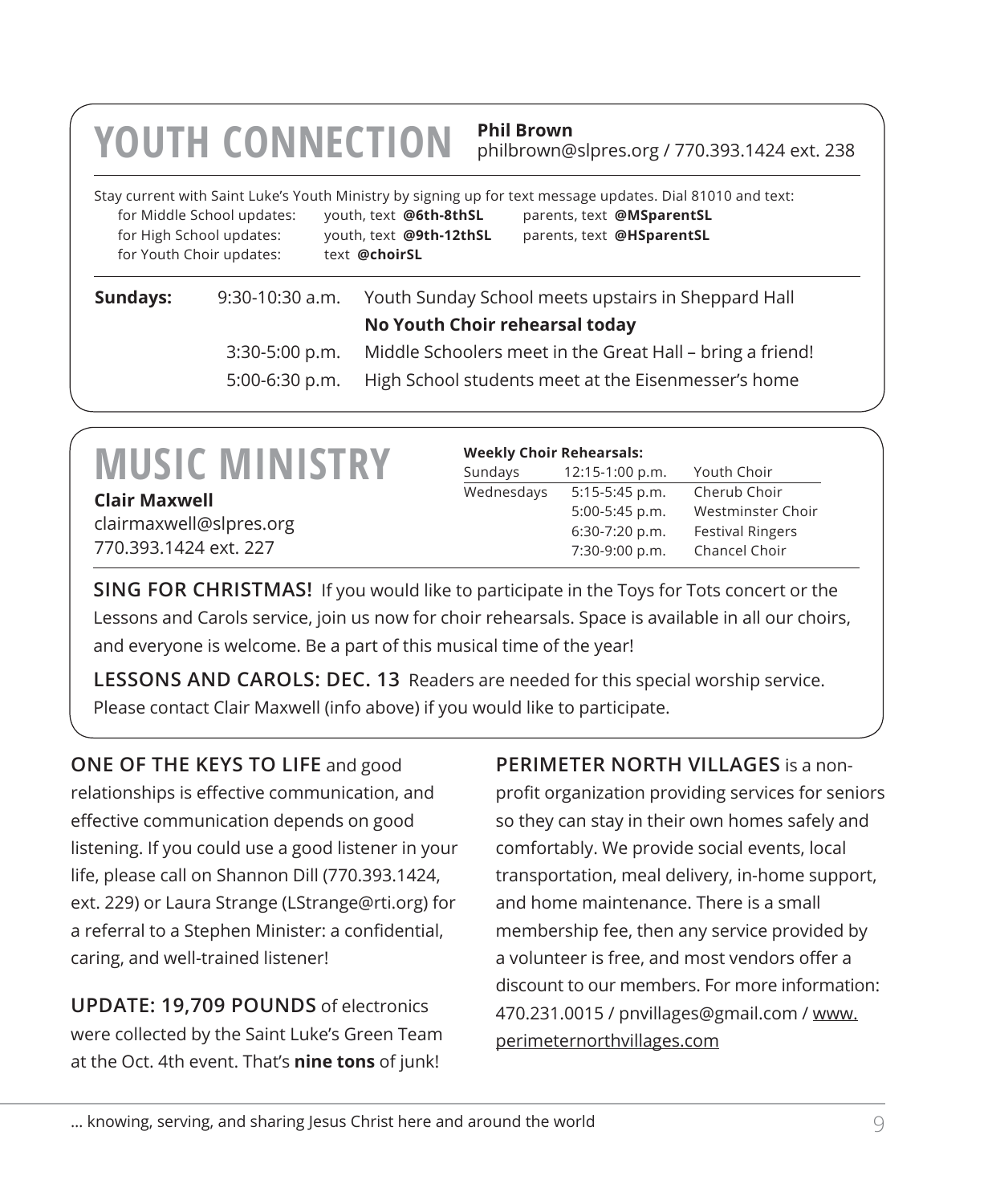**PW BAKE SALE** The Presbyterian Women will be in the lobby from 8:30 a.m.-noon on Sun., Nov. 22 selling their "famous" Pumpkin Bread and Orange-Cranberry Bread. \$4/small, \$8/large. Proceeds benefit PW service projects.

### **CHRISMONS & COOKIES RECEPTION**

During both services on Dec. 6, our Presbyterian Women will present their annual gift to our children: a Chrismon ("Christ's Monogram"). To celebrate this sharing of faith, the children of Saint Luke's, their families, and the members who made this year's Chrismons are invited to enjoy Christmas cookies after our 11:00 service in the Parlor (Rm. 145).

### **FAMILY PROMISE VOLUNTEERS: Nov. 29 -**

**Dec. 6** / Signup: http://tinyurl.com/SLPCFP2015-12. Join us on this easy and satisfying volunteer opportunity right here at church. *A training session is available for first timers on Sun., Nov. 29 at 3 p.m. Contact Beth Underhill at bunderhill.mail@gmail.com*

| <b>NOV 22</b> | 8:30 AM PW Bake Sale                   |
|---------------|----------------------------------------|
|               | 12 PM Thanksgiving Luncheon            |
| <b>NOV 28</b> | 9:30 AM Deck the Halls                 |
| <b>NOV 29</b> | 1st Sunday of Advent                   |
|               | DEC 6 2nd Sunday of Advent             |
|               | <b>JOY Offering</b>                    |
|               | 9:30 AM Happy Birthday Jesus           |
|               | 12 PM Chrismon Reception               |
|               | 4 PM Toys for Tots Benefit Concert     |
|               | DEC 7 6 PM PW Dinner & Worship Service |
| <b>DEC 13</b> | 3rd Sunday of Advent                   |
|               | Service of Lessons & Carols            |
| <b>DEC 15</b> | 6 PM Live Nativity                     |
| <b>DEC 20</b> | 4th Sunday of Advent                   |
|               | 12 PM Christmas Luncheon               |
|               | 5 PM Service of Comfort & Rest         |
|               | DEC 24 Christmas Eve Worship Services: |
|               | 5 PM Family (Sanctuary)                |
|               | 8 PM Candlelight (Sanctuary)           |
|               | 11 PM Candlelight (Chapel)             |

Your PNC (Pastor Nominating Committee) invites you to join with us in prayer:

### *Be joyful always; pray continually; give thanks in all circumstances, for this is God's will for you in Christ Jesus.* 1 THESSALONIANS 4:16-18

Gracious God, these are three simple yet difficult commands Paul gave the people of Thessalonica and to us as well. It is with joy that we search for a new minister, joy in knowing at its conclusion, a new chapter will begin in the life and work of Saint Lukes, our church home. We are thankful for the talented ministers and leaders, past and present who are serving you through Saint Luke's and for the talented ministers who seek to be our next Pastor/Head of Staff. We pray today and throughout this process for wisdom and discernment. Be with us this week and help us to find joy, give thanks and pray continually in all we do. Amen.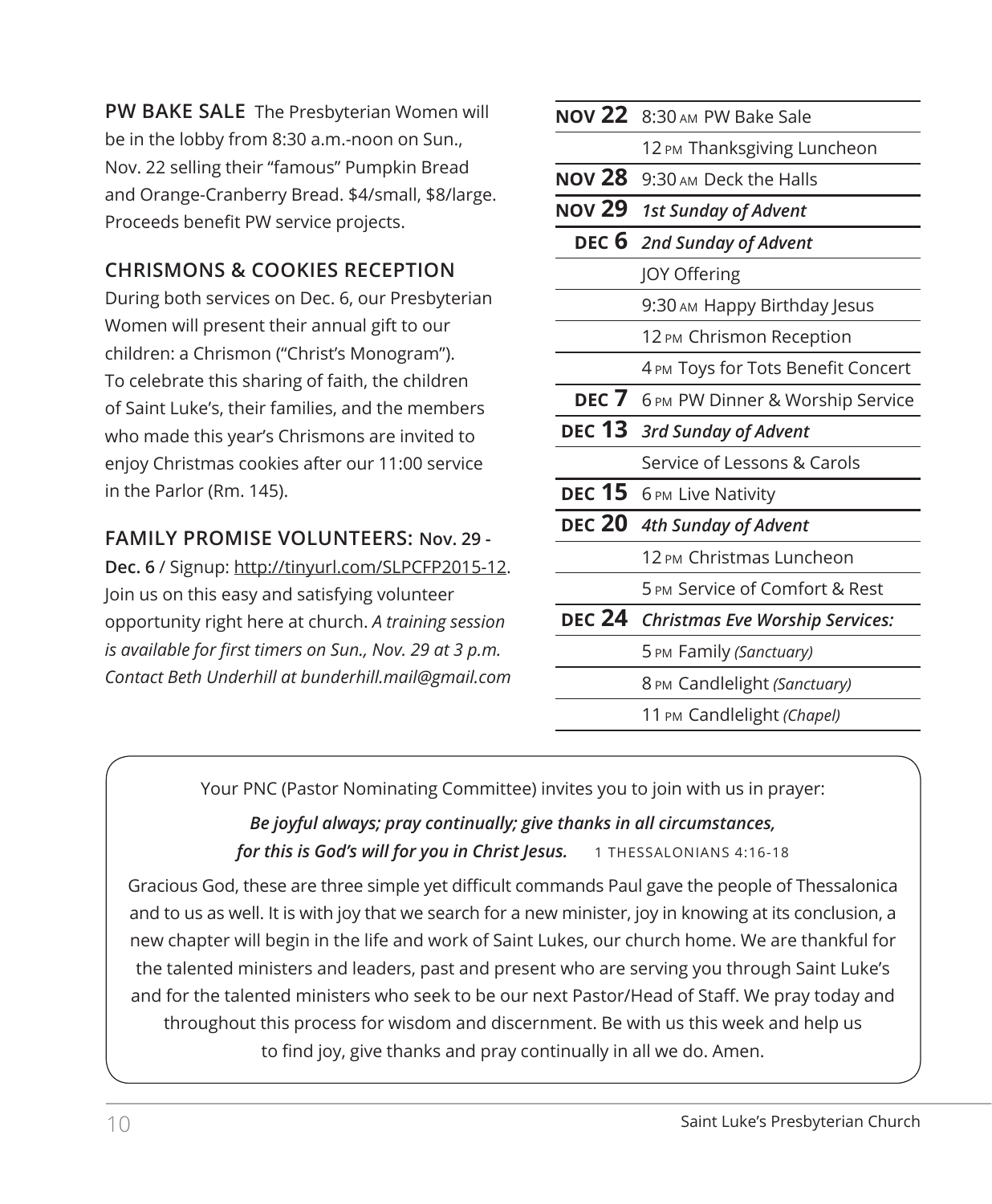

# **IT'S BEGINNING TO LOOK A LOT LIKE... ADVENT!**

Saint Luke's seasonal events and outreach opportunities:

**DECK THE HALLS!** Begin the Advent season by helping us decorate the church on **Sat., Nov. 28** (after Thanksgiving ) at 9:30 a.m. If you have just 30 minutes or an hour to spare, please join us! It won't take long and it's a great way to get in the Christmas Spirit. *Questions:* Jan Slater, 770.391.0489

**SANTA CLAUS EXPRESS** The Presbyterian Women are collecting gifts for residents of the Presbyterian Home and Village. A list of suggested items and instructions are in the Narthex and main lobby. Collection baskets are in the lobby and the Parlor (rm. #145). *Contact:* Beverly Miller, 770.843.2608 *Drop-off deadline:* Wed., Dec. 2

**TOYS FOR TOTS BENEFIT CONCERT** This annual event features our own Chancel Choir, Festival Ringers and other special musicians. Bring a new, unwrapped toy for donation. Child care is provided, but all ages are welcome at this festive concert! *Concert at Saint Luke's*: Sun., Dec. 6, 4 p.m.

**POINSETTIAS** You can help decorate the church *and* honor or remember a loved one by purchasing a poinsettia. Donation envelopes are in the pew boxes. \$15 per plant (please write "poinsettias" on the memo line). Names will be published in the bulletin on Dec. 20. *Contact:* Jan Slater, 770.391.0489 *Deadline:* Sun., Dec. 13

**ATTENTION ALL WOMEN:** Set the tone for the Christmas season by attending Saint Luke's Presbyterian Women's ANNUAL CHRISTMAS DINNER AND COMMUNION WORSHIP SERVICE on Mon., Dec. 7th. Invite your girl friends and join us at 6:00 p.m. for a reception, dinner, and worship service led by Rev. Yolanda Thompson. The cost is \$15.00 per person. Sign up in the Lobby or on line at www.slpres.org/pwchristmas-dinner/. We hope to see you there.

### **THORNWELL CHRISTMAS OFFERING**

Saint Luke's Presbyterian Women has supported **Thornwell Home for Children** for over 30 years with a special Christmas Offering. Join our tradition of donating to Thornwell in lieu of sending Christmas cards to your Saint Luke's family – names will be published in the Dec. 20th bulletin. Make checks payable to *Presbyterian Women* and place your contribution in the offering plate. *Deadline:* Sun., Dec. 13

**OPERATION CHRISTMAS CHILD** A small shoebox can have a big impact. What goes into the box is fun, but what comes out of it is eternal. Be a part of changing children's lives all over the world in Jesus' Name through the power of a simple gift: http://www. samaritanspurse.org/what-we-do/operationchristmas-child/